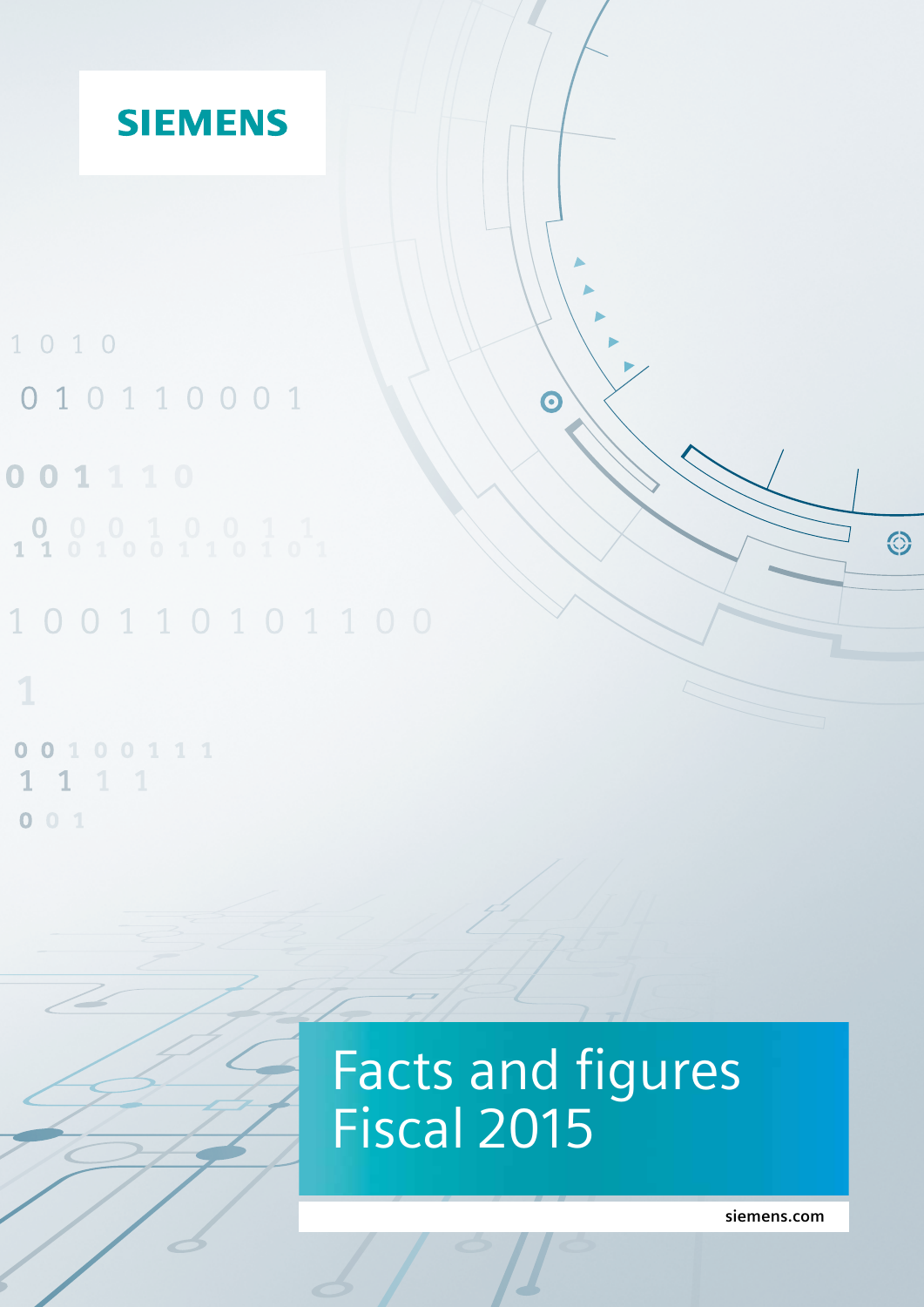### Facts and figures for shareholders – Fiscal 2015



Joe Kaeser President and Chief Executive Officer of Siemens AG

Dear<br>Susneholders,

In an environment marked by profound geopolitical, economic and technological changes, we reached all our key targets for fiscal 2015. We met the original guidance for the year that we announced in November 2014 at all points, thus setting ourselves apart from our competitors – in some cases, considerably.

On a comparable basis, revenue and orders were at last year's level. Net income increased, driven by gains from the sale of our audiology business and our stake in BSH. At 10.1%, the profitability of our Industrial Business was within the defined target margin range. Based on this performance, we're proposing to the Annual Shareholders' meeting a dividend increase to €3.50.

In the last two years, we completed our €4-billion share buyback program. We're now launching another share buyback program, with a volume of up to €3 billion and a maximum duration of three years.

Around 144,000 Siemens employees are currently shareholders in our Company. We want to increase this figure to more than 200,000 by 2020. The new Siemens Profit Sharing Pool – which will enable employees to participate directly in our Company's success through shares, among other things – will also play a role here. In the fiscal year just ended, we made a first-time contribution of €200 million to the pool.

In fiscal 2015, we further focused and positioned Siemens along the value chains of electrification, automation and digitalization. We strengthened our activities through targeted measures in growth fields such as decentralized energy systems. The acquisition of the oil and gas specialist Dresser-Rand is just one example of the steps we've taken.

Cost reductions at our support functions are on track. We've prepared and are now implementing binding reorganization and business plans for business units that generate very little or no profit. First successes are already apparent. We've also made substantial structural improvements in the quality of our project management. As a result, net projectrelated charges were significantly lower in fiscal 2015 than in prior years.

Customer satisfaction has greatly improved thanks to our new organization's market- and customer-oriented setup. Our employees remain committed – as the findings of our employee survey have shown. Siemens is fostering a vibrant ownership culture worldwide.

On behalf of the Managing Board, I'd like to thank all Siemens employees for their commitment and their contribution to the Company's success.

So far, we've reached all our Vision 2020 milestones on schedule. For the current fiscal year, we've defined targets that are ambitious, particularly in light of the geopolitical environment.

We're continuing to make extensive investments in R&D, sales and productivity since investments in these areas lay the basis for sustainable success. For 168 years now, Siemens has stood for innovation - and it will continue to do so in the future.

For the Managing Board

Sincerely yours,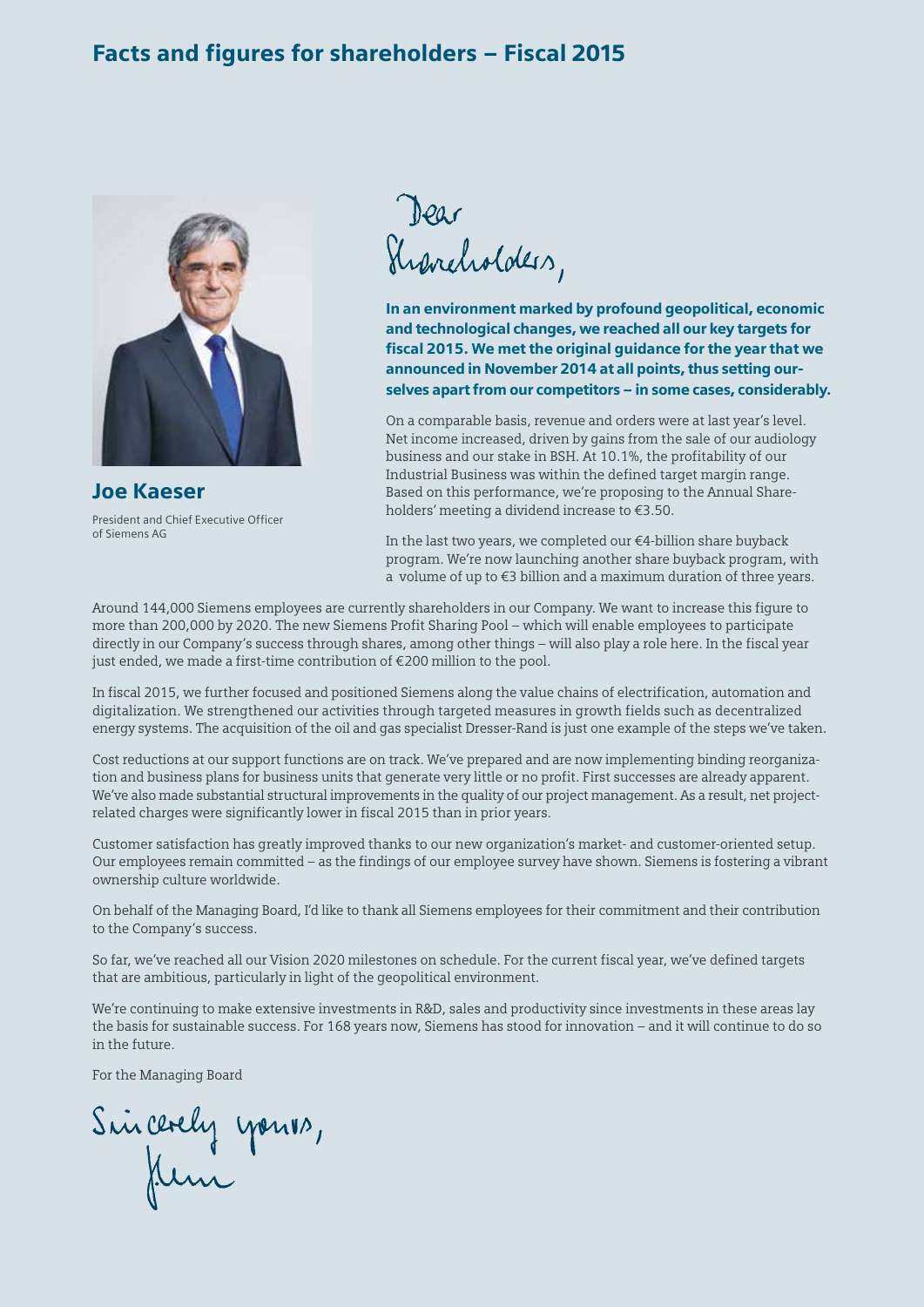

Dr. Gerhard Cromme Chairman of the Supervisory Board of Siemens AG

Jeal Shareheolders,

Fiscal 2015 saw the successful implementation of major milestones in our Vision 2020 strategy. In fiscal 2016, we intend to generate profitable growth while increasing Siemens' competitiveness across all its business fields.

In fiscal 2015, the Managing Board reported regularly to the Supervisory Board on progress in the implementation of Siemens Vision 2020. The Supervisory Board monitored the related structural changes - some of which were not easy - constructively but also critically. The sustainable reorganization of Company businesses that are lagging behind their competitors is securing jobs for the medium and long term.

The Supervisory Board concerned itself particularly intensively with the strategic reorientation of the Power and Gas Division developed by the Managing Board. We monitored the steps taken by the Managing Board in acquiring and integrating Dresser-Rand Group Inc. and Rolls-Royce's aeroderivative gas turbine and compressor business.

The Company's innovation focuses, the basis for future growth, were another key topic of our discussions. We often addressed the question of how the digital transformation is impacting Siemens' business models. You'll find a comprehensive report with further details regarding the activities of the Supervisory Board in the Siemens Annual Report for 2015.

In its new, shorter format, the Annual Report is again targeting more clearly all shareholders who are primarily interested in the Company's financial reporting. Information on other topics relating to Siemens AG will be provided in separate publications.

In 2016, we'll be celebrating the 200th birthday of Werner von Siemens, our Company's founder. After a phase of transformation and consolidation, this occasion will be an added incentive to get our Company back on track for sustainable growth in the years to come by leveraging innovative technologies.

On behalf of the Supervisory Board, I'd like to thank the members of the Managing Board as well as the employees and employee representatives of Siemens AG and all Group companies for their dedication and cooperation in fiscal 2015.

For the Supervisory Board

Feliard Crouwe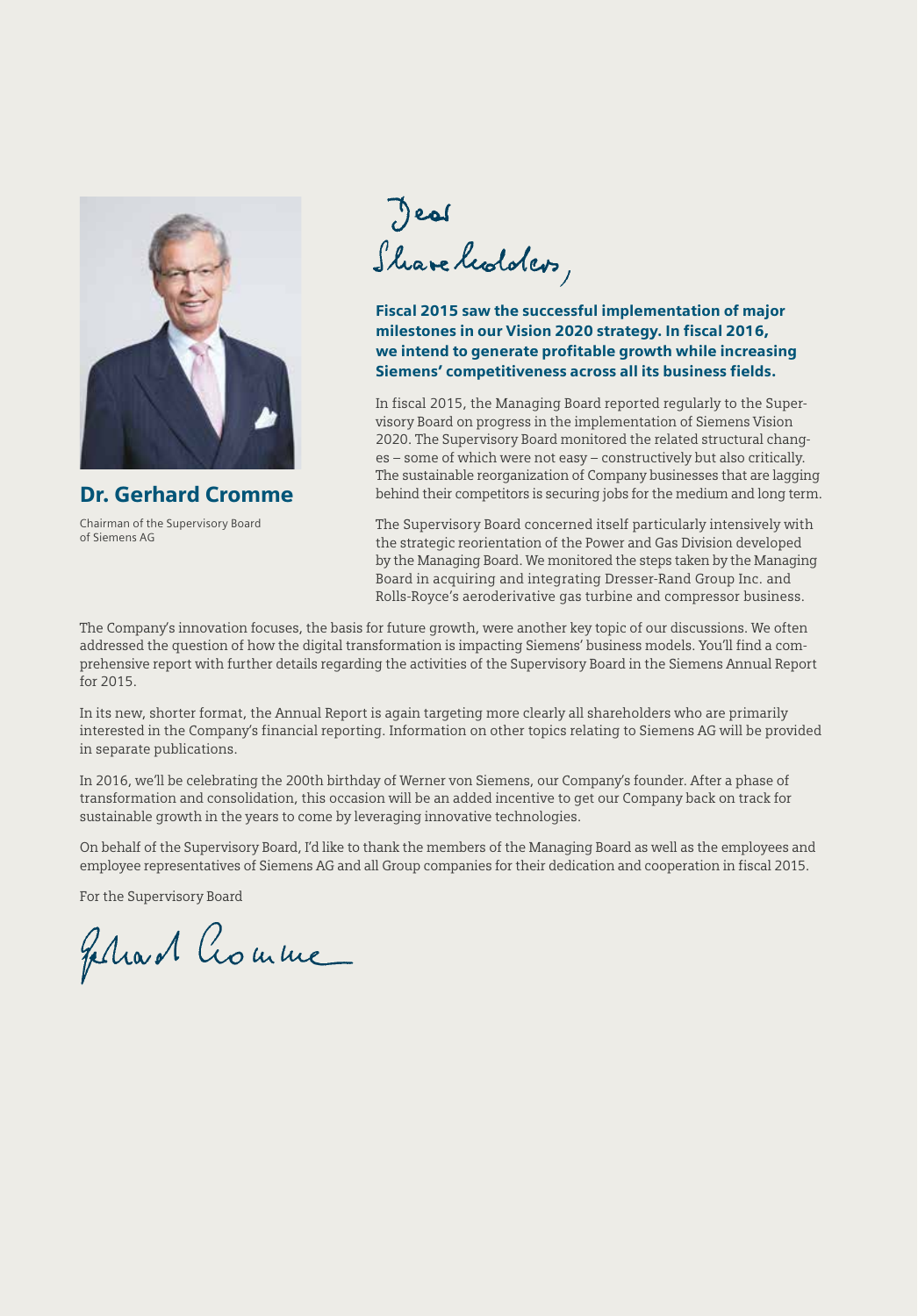## Fiscal 2015 – Financial summary

In fiscal 2015 we accomplished numerous objectives included in our "Vision 2020" concept. We started the fiscal year with a leaner organizational setup more geared towards our growth markets. We got closer to customers and enhanced our innovation capacity with targeted spending increases for selling and R&D. This has already improved customer satisfaction. Furthermore, we made significant progress in adjusting our portfolio. With the acquisitions of Dresser-Rand and Roll-Royce's aero-derivative gas turbine and compressor business, we strengthened our position in the area of distributed power generation. Meanwhile we sold our hearing aid business and our stake in BSH, among others.

Our market environment in fiscal 2015 was softening towards the end of the fiscal year. While we saw growth, such as in consumer-oriented markets, and continued strong demand for infrastructure solutions, some of our key industries like the oil and gas industry and mining were under severe pressure, and a number of emerging economies that were growth drivers in recent years showed signs of weakness. Thus stringent execution of "Vision 2020" became even more important. In fiscal 2015 we began to implement measures to reduce costs by €1 billion on a sustainable basis. With cost savings of approximately €0.4 billion already achieved in fiscal 2015, we are ahead of our plans. Also we improved our project execution, resulting in sharply lower project charges yearover-year.

While we have already successfully addressed several businesses that were not fulfilling our expectations regarding profitability, we have completed a review of our remaining underperforming businesses during fiscal 2015 and decided to restructure those businesses primarily through our own efforts, with clear goals and timetables. At the end of October 2015, shortly after the end of fiscal 2015, we completed the **share** buyback program we launched in May 2014. Between these dates we repurchased 43.1 million Siemens shares in the amount of €4.0 billion. Within this total, during fiscal 2015 we repurchased 29.4 million Siemens shares in the amount of €2.7 billion.

From a financial perspective, in fiscal 2015, we reached all our targets set for our primary measures in the Annual Report for fiscal 2014. Revenue on an organic basis remained nearly on the prior-year level, and net income and basic earnings per share (EPS) (net income) rose by more than a third year-over-year. Return on capital employed (ROCE) reached the upper end of our target range and our capital structure ratio came in below 1.

Revenue for fiscal 2015 was €75.6 billion, up 6% compared to the prior fiscal year. While all industrial businesses posted increases, growth was due primarily to strong currency translation effects. On an organic basis, excluding currency translation and portfolio effects, revenue came in 1% lower year-over-year, with half of the industrial businesses increasing revenue and the other half reporting a decline year-over-year. Overall, revenue thus matched the forecast for fiscal 2015 that revenue on an organic basis would be flat year-over-year.

Orders for fiscal 2015 were €82.3 billion, fulfilling our expectation for a book-to-bill ratio above one, which came in at 1.09. As with revenue, orders rose 6% year-over-year, due mostly to strong currency translation effects while declining 1% on an organic basis. Except for Wind Power and Renewables and Process Industries and Drives, all our industrial businesses reported nominal order growth. The majority increased their orders year-over-year on an organic basis.

Industrial Business profit was €7.8 billion in fiscal 2015, up slightly from €7.7 billion a year earlier despite €0.6 billion in severance charges. Healthcare, Digital Factory, Mobility and Building Technologies continued to operate very successfully in their markets and increased their profits compared to fiscal 2014. The Energy Management Division achieved the largest profit improvement year-over-year, following a loss on substantial project charges in the prior year. The Wind Power and Renewables Division sharply improved profit compared to fiscal 2014, but profit came in below our expectations as the Division faced reduced margins in the offshore business due partly to increased competition and expenses for ramping up commercial-scale production of turbine offerings. The profit improvements mentioned above were largely offset by declines in the Power and Gas and the Process Industries and Drives Divisions.

The profit margin of the Industrial Business was 10.1%. We thus reached the range of 10% to 11% forecast for fiscal 2015. As expected, the Wind Power and Renewables Division and the Energy Management Division improved their profit margins year-over-year but remained below their target ranges. Process Industries and Drives and Power and Gas, which reached their targets in the prior year, came in below their respective ranges in fiscal 2015. SFS, which is outside our Industrial Business, achieved a return on equity after tax of 20.9%, above the upper end of its target range.

Profit outside Industrial Business included a gain of €1.4 billion from the sale of our stake in BSH, which was more than offset by a number of factors. Burdens from Centrally managed portfolio activities included losses from equity investments compared to income a year earlier, and Corporate Treasury activities posted a loss.

Net income rose by 34% to €7.4 billion and basic EPS from net income climbed 39% year-over-year to €8.84. We thus achieved our forecast, which was to increase net income significantly and to grow EPS from net income by at least 15%. As we forecast for fiscal 2015, these increases include gains from divestments. In particular net income included a gain of €1.7 billion from the sale of our hearing aid business and the above-mentioned gain from the sale of our stake in BSH. Basic EPS from net income also benefited from execution of our share buyback program. Overall, our continuous efforts to increase our productivity contributed positively. Our total cost productivity improvement reached the upper end of our target for fiscal 2015, which was to increase total cost productivity by 3% to 4%.

ROCE for continuing and discontinued operations increased to 19.6% in fiscal 2015, up from 17.2% in the prior fiscal year. We thus reached the upper end of our forecast for fiscal 2015, which was to achieve a ROCE for continuing and discontinued operations in our target range of 15% to 20%. The main driver of the improvement was higher net income, which more than offset an increase in average capital employed.

We evaluate our **capital structure** using the ratio of industrial net debt to EBITDA. For fiscal 2015, this ratio was 0.6. We thus achieved our forecast, which was to achieve a ratio below 1.0 but clearly above the fiscal 2014 level of 0.1.

Free cash flow from continuing and discontinued operations for fiscal 2015 came in at €4.7 billion, 10% lower than in the prior fiscal year.

We intend to continue providing an attractive return to shareholders. As in the past, we intend to fund the dividend payout from Free cash flow. The Siemens Managing Board, in agreement with the Supervisory Board, proposes a **dividend** of €3.50 per share, up from €3.30 a year earlier.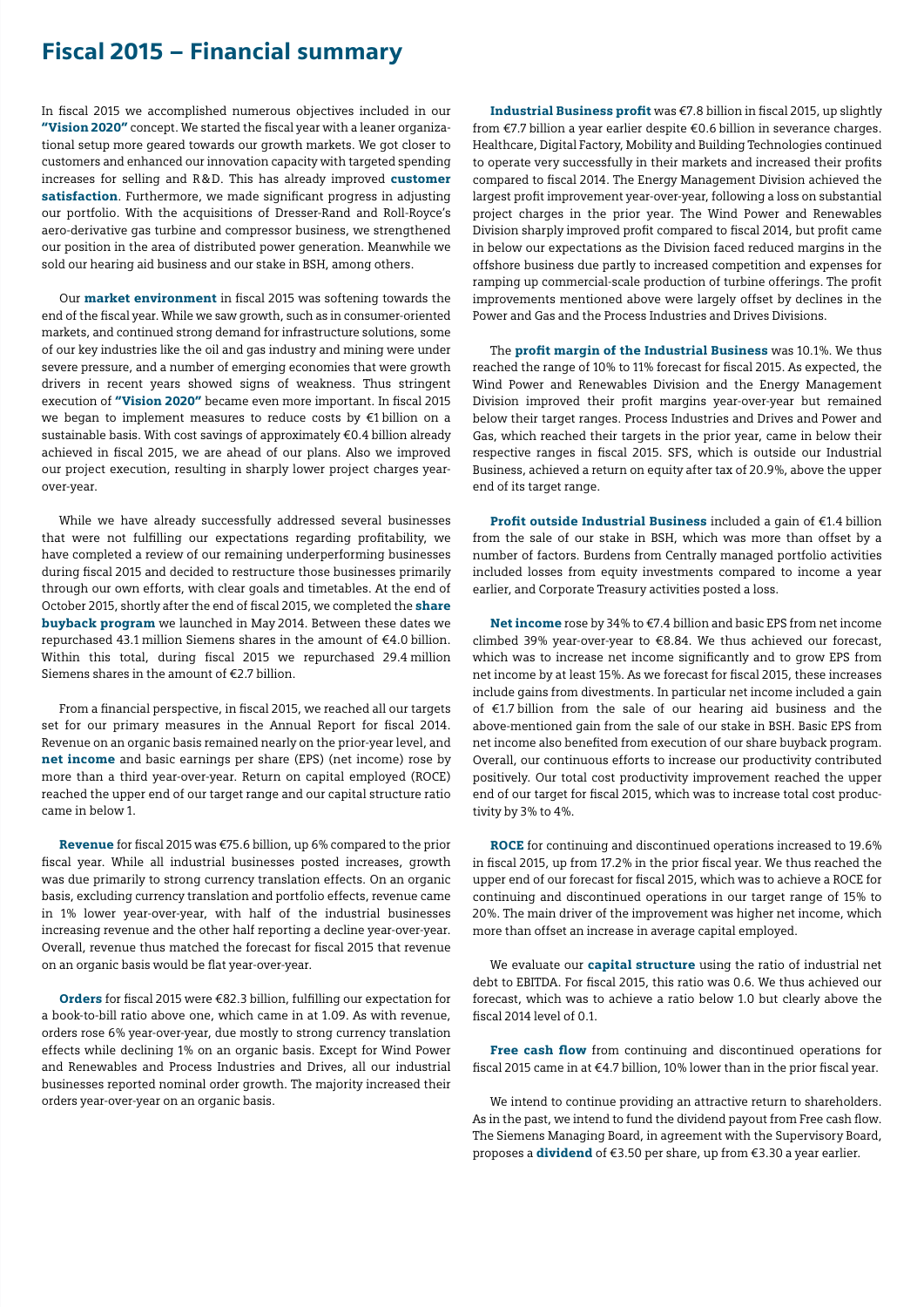## Key figures fiscal 20151

Volume

|                                     |                           |         |         |        | % Change           |
|-------------------------------------|---------------------------|---------|---------|--------|--------------------|
|                                     |                           | FY 2015 | FY 2014 | Actual | Comp. <sup>2</sup> |
| <b>Orders</b>                       | in millions of $\epsilon$ | 82,340  | 77,657  | 6%     | (1)%               |
| Revenue                             | in millions of $\epsilon$ | 75,636  | 71,227  | 6%     | (1)%               |
| Book-to-bill ratio                  |                           | 1.09    |         |        |                    |
| Order backlog (Industrial Business) | in billions of $\epsilon$ | 110     |         |        |                    |

 $\mathbb{I}$ 

#### **Profitability and Capital efficiency**

|                                               |                           | FY 2015 | FY 2014 | % Change |
|-----------------------------------------------|---------------------------|---------|---------|----------|
| <b>Industrial Business</b>                    |                           |         |         |          |
| Profit                                        | in millions of $\epsilon$ | 7,755   | 7,703   | $1\%$    |
| Profit margin                                 | in %                      | 10.1    | 10.6    |          |
| <b>Continuing operations</b>                  |                           |         |         |          |
| <b>EBITDA</b>                                 | in millions of $\epsilon$ | 9,825   | 9,576   | 3%       |
| Income from continuing operations             | in millions of $\epsilon$ | 5,349   | 5,292   | $1\%$    |
| Basic earnings per share <sup>3</sup>         | in $\epsilon$             | 6.38    | 6.12    | 4%       |
| <b>Continuing and discontinued operations</b> |                           |         |         |          |
| Net income                                    | in millions of $\epsilon$ | 7,380   | 5,507   | 34%      |
| Basic earnings per share <sup>3</sup>         | in $\epsilon$             | 8.84    | 6.37    | 39%      |
| Return on capital employed (ROCE)             | in %                      | 19.6    | 17.2    |          |
|                                               |                           |         |         |          |

#### Capital structure and Liquidity

|                                           |                           | <b>September 30, 2015</b> | September 30, 2014 |
|-------------------------------------------|---------------------------|---------------------------|--------------------|
| Total equity (Shareholders of Siemens AG) | in millions of $\epsilon$ | 34,474                    | 30,954             |
| Industrial net debt                       | in millions of $\epsilon$ | 6,107                     | 1,390              |
| Industrial net debt/EBITDA                |                           | 0.6                       | 0.1                |
|                                           |                           |                           |                    |
|                                           |                           | FY 2015                   | FY 2014            |
| Free cash flow                            |                           |                           |                    |
| Continuing operations                     | in millions of $\epsilon$ | 4,984                     | 5,278              |
| Continuing and discontinued operations    | in millions of $\epsilon$ | 4,674                     | 5,201              |
|                                           |                           |                           |                    |

Employees

|                        | September 30, 2015 |                          | September 30, 2014 |                          |                    |
|------------------------|--------------------|--------------------------|--------------------|--------------------------|--------------------|
|                        |                    | Continuing<br>operations | Total <sup>4</sup> | Continuina<br>operations | Total <sup>4</sup> |
| <b>Employees</b>       | in thousands       | 348                      | 348                | 338                      | 357                |
| Germany                | in thousands       | 114                      | 114                | 114                      | 116                |
| <b>Outside Germany</b> | in thousands       | 234                      | 234                | 224                      | 240                |
|                        |                    |                          |                    |                          |                    |

**1** October 1, 2014 – September 30, 2015.

**2** Excluding currency translation and portfolio effects.

weighted average shares outstanding (basic) (in thousands) amounted to 823,408 and 843,449 shares, respectively.

**3** Basic earnings per share – attributable to share-holders of Siemens AG. For fiscal 2015 and 2014,

**<sup>4</sup>** Continuing and discontinued operations.